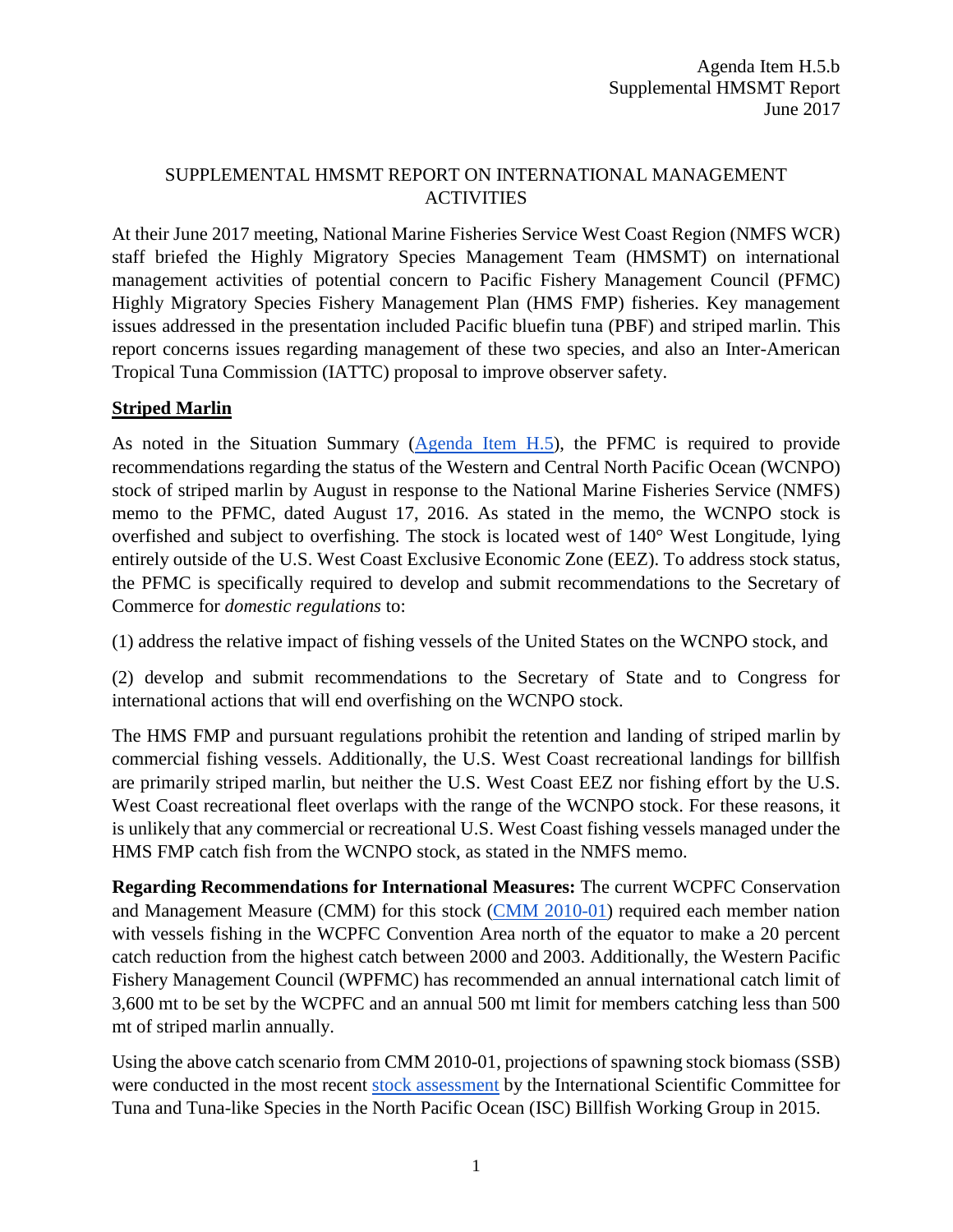Table 1. shows projected levels of  $SSB<sub>2020/2015</sub>$  based on stochastic resampling of recruitment levels from different time periods (low=2007-2011, medium=1994-2011, high=1975-2011).

| Recruitment<br>scenario      | 5th<br>Percentile | 25 <sub>th</sub><br>Percentile | 50th<br>Percentile | 75th<br>Percentile | 95th<br>Percentile |
|------------------------------|-------------------|--------------------------------|--------------------|--------------------|--------------------|
| Low $(2007-2011)$            | 0.87              | 0.97                           | 1.09               | 1.19               | 1.54               |
| $(1994 -$<br>Medium<br>2011) | 1.19              | 1.31                           | 1.44               | 1.7                | 2.06               |
| High (1975-2011)             | 1.39              | 1.71                           | 2.31               | 3.13               | 4.4                |

Table 1. Projected  $SSB_{2020/2015}$  using catch scenario from CMM 2010-01 (80% of average 2000-2003 catch).

Those projections showed that CMM 2010-01 rebuilding targets were met under most scenarios, with the exception of under low recruitment where the rebuilding targets were not met in 5th and 25th percentiles (gray-shaded cells in the table). These results do not necessarily indicate whether Magnuson-Stevens Fishery Conservation and Management Act (MSA) guidelines for a 10-year rebuilding period are met.

**Recommendation:** Taking all of this into account, the HMSMT recommends the PFMC include the following statement in its response to the status determination notice:

The PFMC notes that there is no known impact of U.S. West Coast fishing vessels on the WCNPO stock of striped marlin, which is overfished and subject to overfishing. As stated in the August 17, 2016, status determination memo from NMFS to the PFMC, all known U.S. fishing on the WCNPO stock of striped marlin is under the jurisdiction of the WPFMC. Due to the lack of impacts from U.S. West Coast vessels, the PFMC recommends no new domestic regulations.

Note: In the HMSMT Report on Amendment 4 [\(June 2017 H.2.a\)](http://www.pcouncil.org/wp-content/uploads/2017/05/H2a_HMSMT_Rpt_Amndmt4_Jun2017BB.pdf) this stock is not identified as a stock from which U.S. West coast vessels made catches during 2006-2015.

# **Potential U.S. Proposals to the IATTC**

#### *Pacific Bluefin Tuna*

The team discussed the draft US proposal to the IATTC for a second rebuilding target for PBF (20%SSBcurrent, F=0, where current is defined as the 10 most recent years in the stock assessment) to be achieved by 2030 with at least 60 percent probability (see Agenda Item H.5.a Supplemental NMFS Report 2, page 10). A second rebuilding target is supposed to be discussed at the joint WCPFC /IATTC meeting and adopted at the concurrent Northern Committee Meeting (August